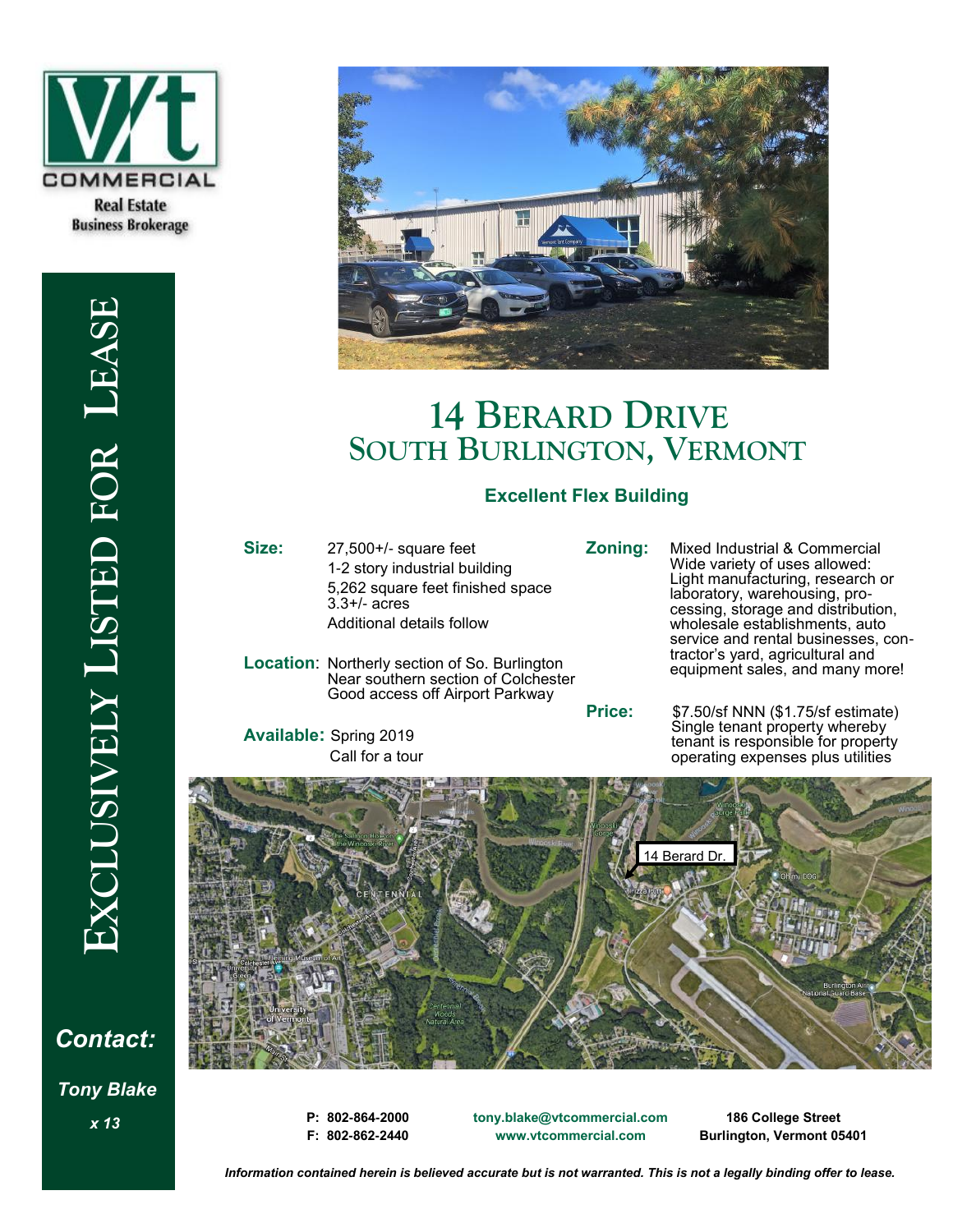## **SITE DESCRIPTION**

**Size**: 3.3+/- acres **Frontage:** 522+/- feet on Berard Drive **Parking:** 32 on-site, more available on leased site **Utilities**: Municipal water/sewer, Green Mountain Power, Vermont Gas **Grade:** At grade with Berard Drive



### **BUILDING DETAILS**

| Base Area:            | $23.320 +/-$ sf                                                              |
|-----------------------|------------------------------------------------------------------------------|
| Gross Area:           | $27.500 +/-$ sf                                                              |
| <b>Finished Area:</b> | $5.262 +/-$ sf                                                               |
| Height:               | 18.5' in center warehouse, 20.0' in west warehouse                           |
| <b>Foundation:</b>    | Concrete slab                                                                |
| Roof:                 | Rubber membrane                                                              |
|                       | <b>Loading Doors:</b> 3 drive-in doors, 5 loading docks, and 7 service doors |
| HVAC:                 | Natural gas, with partial AC in finished areas                               |
| Electrical:           | 3-phase, 800 amp                                                             |
| <b>Rest Rooms:</b>    | 4, one with shower                                                           |